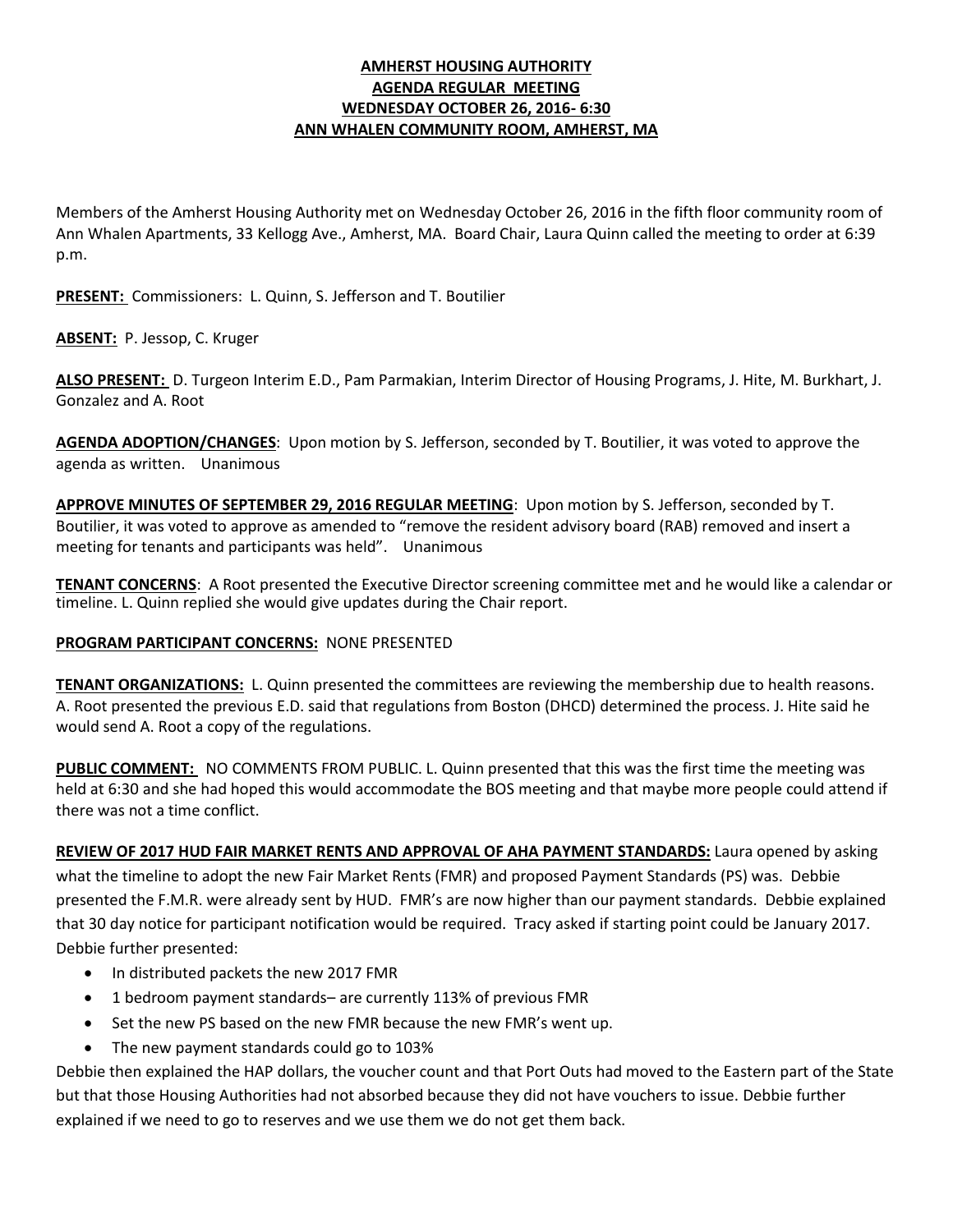John then explained the over spending – the balancing act. He further added the goals of the program were to help current participants and help as many participants

Tracy – once the PS are approved can the exceptions be granted?

Laura – explained the  $\frac{2}{3}$  and again the  $\frac{2}{3}$  and the voucher numbers are tied to each other.

John presented the dollars vouchers and how they interact with each other. If the PS stays at 113% of the OLD FMR this only allows for 402 vouchers (currently the Housing Authority has the ability to issue up 413 vouchers but only if the HAP dollars are available) if the PS drop to 105% of the NEW FMRs 405 vouchers could potentially be utilized. The \$ is the same dollars at 105% of the PS because the FMR went up.

Tracy – she wants to tap the reserves – she also suggested going to town meeting and requesting more funds.

Laura explained it was a provision. Can p.s. change throughout the year? Debbie answered- Yes

Can the AHA seek additional funding and then change them?

John explained the balancing of dollars and vouchers. Reviewed previous years of HAP \$ and vouchers. The HAP savings at different payment standards was presented.

Laura asked who pays the difference for a family?

Tracy then talked about the impact on the current participants.

Laura explained again how a reduction in \$ is not a savings for AHA. It means more participants can be on the program. Spirited conversation occurred for 1 ½ hour on the subject.

Tracy would like to request at a future date to discuss other funding sources to gap the difference for helping families with tenant portions in the Housing Choice Voucher Program.

**MOVE:** To approve Section 8 Payment Standards, based the published 2017 Fair Market Rents, for participants residing in the Town of Amherst as follows: 1BR 106%, and 105% for other bedroom sizes, and 95% of the published 2017 Fair Market Rents for participants in all bedroom sizes residing in the extended area, and further that these Payment Standards shall be effective on January 1, 2017, and applied at the participant's next recertification effective on or after that date, and further that in compliance with the AHA Annual Plan the Executive Director is instructed to apply to HUD for an Exception Payment Standard of 120%.

Motion made by: S. Jefferson

Second: T. Boutilier Passed Unanimous

## **APPROVE AMENDMENT TO SECTION 8 ADMIN PLAN- FAMILY ABSENCE FROM THE UNIT DUE TO MEDICAL ABSENCE:**

Debbie presented she had received confirmation from the Boston HUD representative that the a vote taken at the December 2015 Board meeting was not in compliance with the Housing Choice Voucher program guidelines. It was discussed to be in compliance with HUD that the vote taken in December 2015 was to be rescinded. Debbie also said she would seek further guidance in language to add to the Admin Plan in regard to absences from the unit in excess of 180 days. It was agreed this would be discussed further at a later Board meeting.

**MOVE:** To rescind the vote taken at the December 2015 Regular Meeting, regarding "Family Absence from the Unit", on page 12-7 of the AHA Administrative Plan, and striking the language inserted therein, as follows: "Inability to occupy a unit because of a prolonged hospitalization may not constitute "absence" from the unit if the family or authorized person such as a health care proxy supplies verification regarding the family member's need for hospital of rehabilitation care; and the verification identifies that the family member will return to the unit after such hospitalization or rehabilitation."

Motion made by: S. Jefferson Second: T. Boutilier Passed Unanimous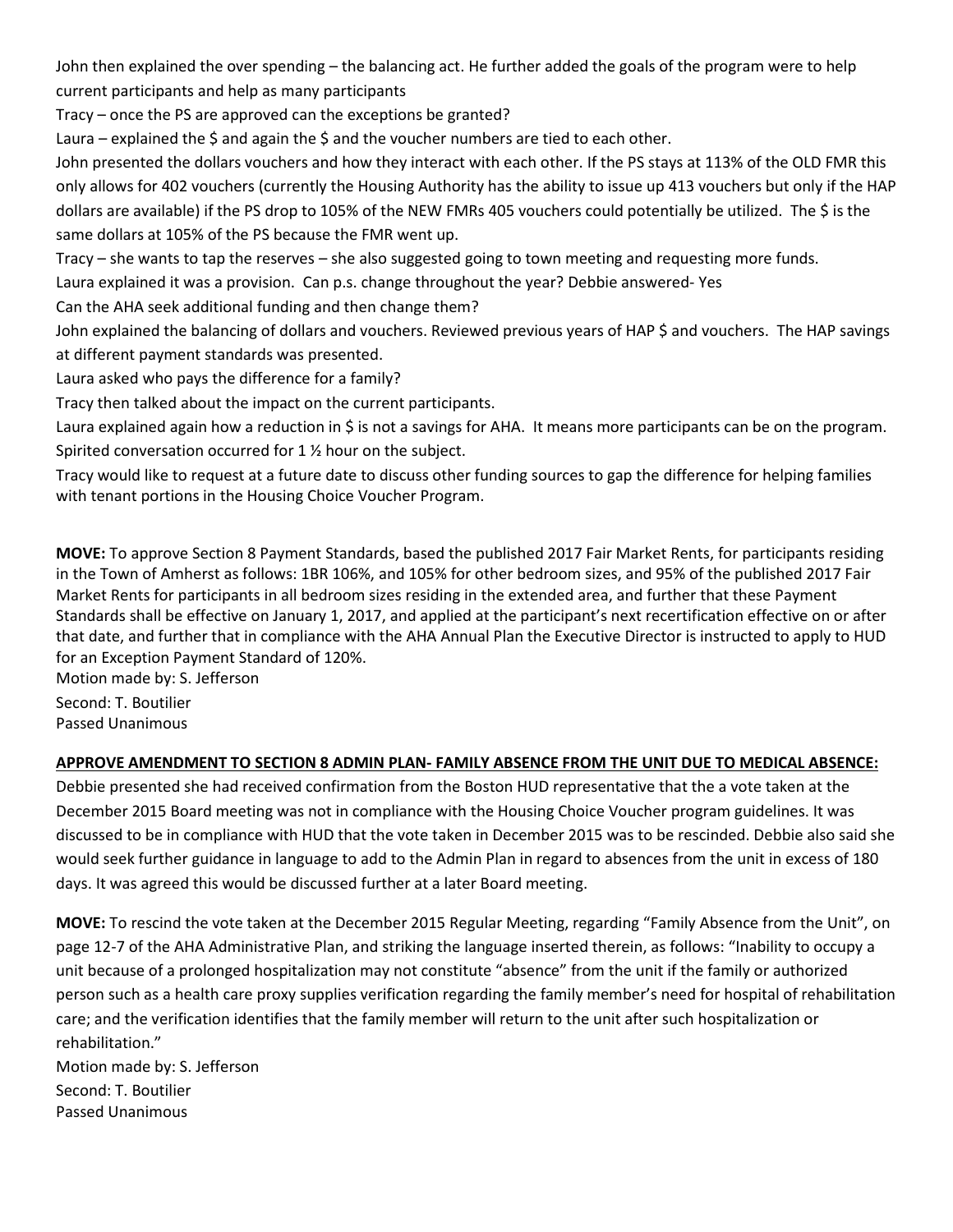**APPROVE SUBSTANTIAL COMPLETION- JOHN NUTTING RENOVATION PROJECT:** Debbie presented the project was substantially complete on July 15, 2016. **MOVE:** To approve Substantial Completion of the John Nutting Apartments unit renovation project (FISH #008051), declaring July 15, 2016 as the date of Substantial Completion, and further to authorize the Executive Director to take all actions necessary and proper to execute documents related to Substantial Completion of the project. Motion made by: S. Jefferson Second: T. Boutilier

Passed Unanimous

# **REVIEW & APPROVE LOW BIDS & AWARD GENERAL CONTRACT- JEAN ELDER RENOVATION PROJECT**: Debbie

presented the bids to include kitchen, shower, flooring, cabinets and carpet will be replaced.

**MOVE:** To accept the base low bid (without Alternate of \$109,805 dollars from Kurtz Inc., of Westfield for the Jean Elder unit renovation project (FISH #008061), and further to authorize the Executive Director to take all actions necessary and proper to execute contract documents related to this project.

Motion made by: T. Boutilier

Second: S. Jefferson

Passed Unanimous

{NOTE: The bids on the following item will be opened on Tuesday, October 25th and a Motion, with Costs and Prices will be presented at the Board Meeting}.

**REVIEW & APPROVE LOW BID & AWARD CONTRACT- HEATING OIL AND RELATED SERVICES**: Debbie presented National Heating is an Amherst based company and won the bid.

**MOVE:** To accept the bid of from National Heating Co., of Amherst for heating oil and related oil burner maintenance services, as follows:

| #2 Home Heating Oil                                                                              | $$1.88$ per gallon   |
|--------------------------------------------------------------------------------------------------|----------------------|
| Annual Service for Oil Burner Tune-Up                                                            | $$109.95$ per burner |
| Routine Workday (8AM to 4PM) Service Call                                                        | $$85.00$ per hour    |
| Off-Hour Emergency Service Call                                                                  | \$125.00 per hour    |
| said bid representing the lowest overall costs to the Authority, and further to authorize the Ex |                      |
|                                                                                                  |                      |

secutive Director to take all actions necessary and proper to execute a one year contract for said these supplies and services.

Motion made by: S. Jefferson

Second: T. Boutilier

Passed Unanimous

**REVIEW & APPROVE CHANGE ORDER #1 –40 TAMARACK DR. MOLD ABATEMENT PROJECT:** Debbie presented the details of the change orders.

**MOVE:** To approve Change Order #1 for the 40 Tamarack Dr. Mold Abatement Project increasing the contract by \$6,281 dollars to \$24,131 dollars, and further to authorize the Executive Director to take all actions necessary and proper to execute documents relating to this Change Order. Motion made by: S. Jefferson Second: T. Boutilier Passed Unanimous

**REVIEW OF UNIT VACANCIES**: Debbie presented there are 4 units at Chestnut Court and selection and processing has begun for all 4 units. 40 Tamarack moved to 52 Stanley while renovations are being done. Pomeroy has a November 1 move in scheduled.